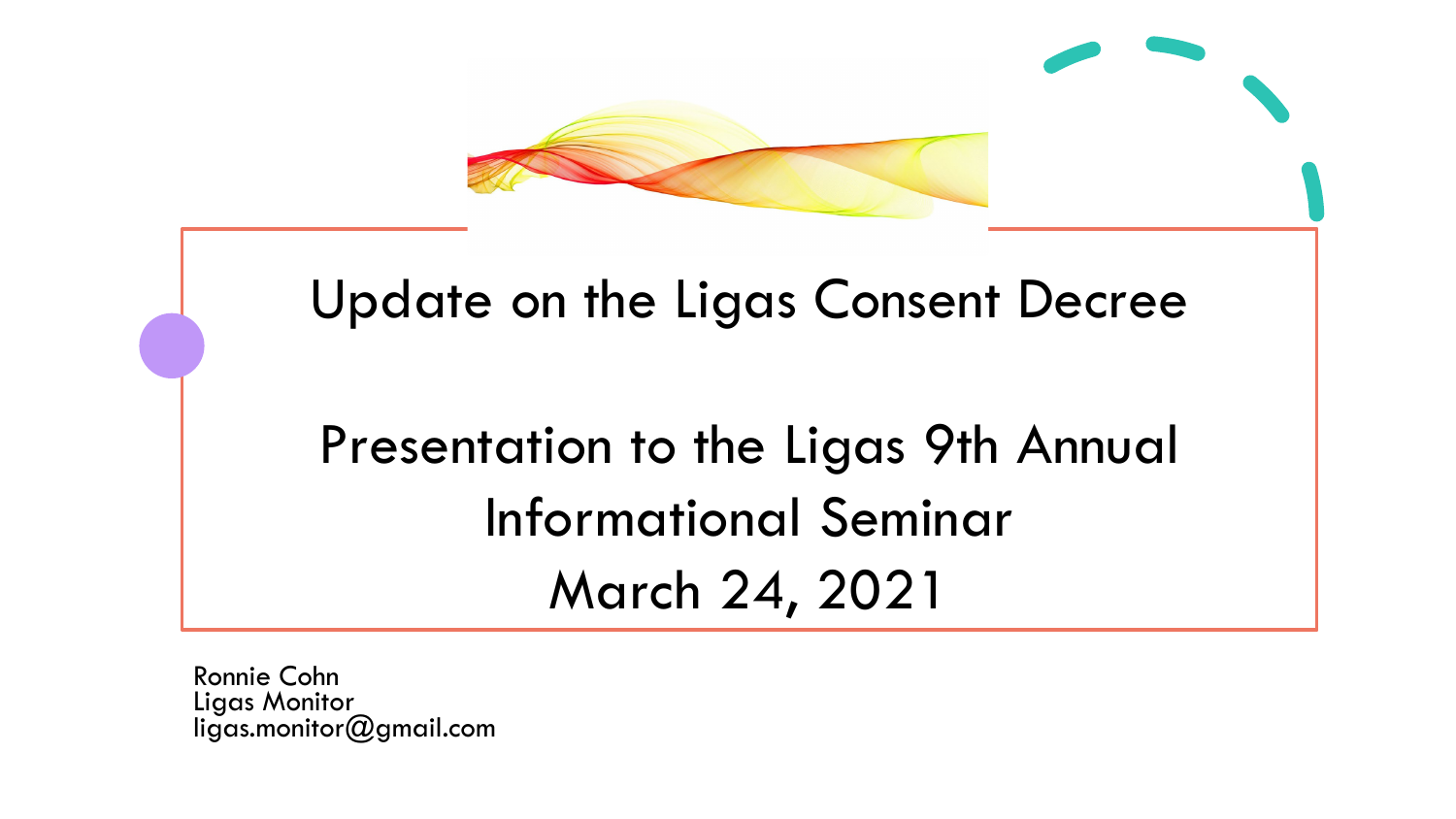# *Issues discussed at this forum previously*

- Ongoing low wages and rates as well as problems with the State's funding methodology
- Lack of a robust quality monitoring system to insure the State's compliance with the Consent Decree
- Lack of customized employment and other day activities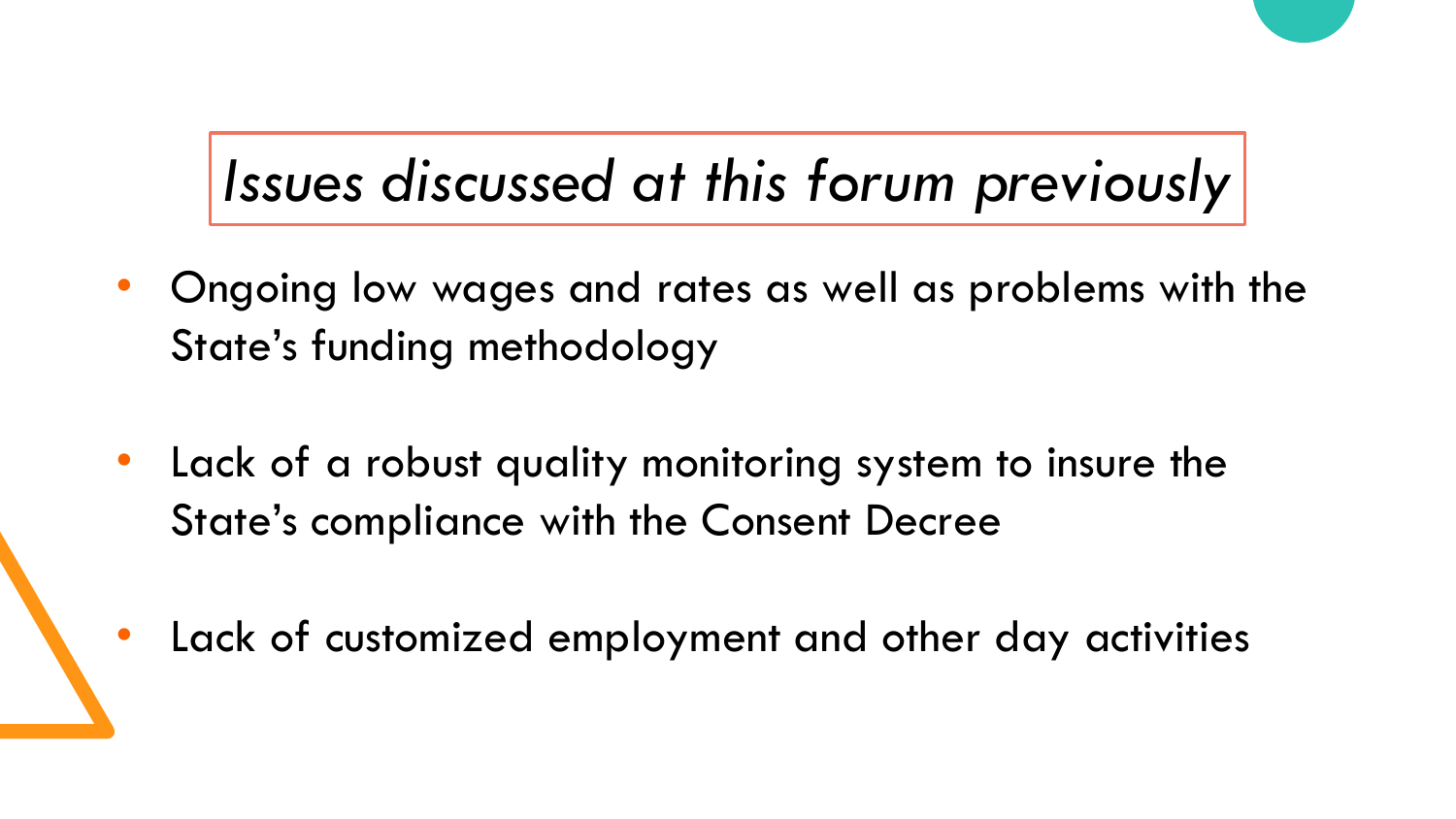- Lack of customized employment and other day activities
- Fewer community opportunities for people with the most significant medical and behavioral needs
- Definition of "Reasonable Pace"
- Waiver service transitions policies and process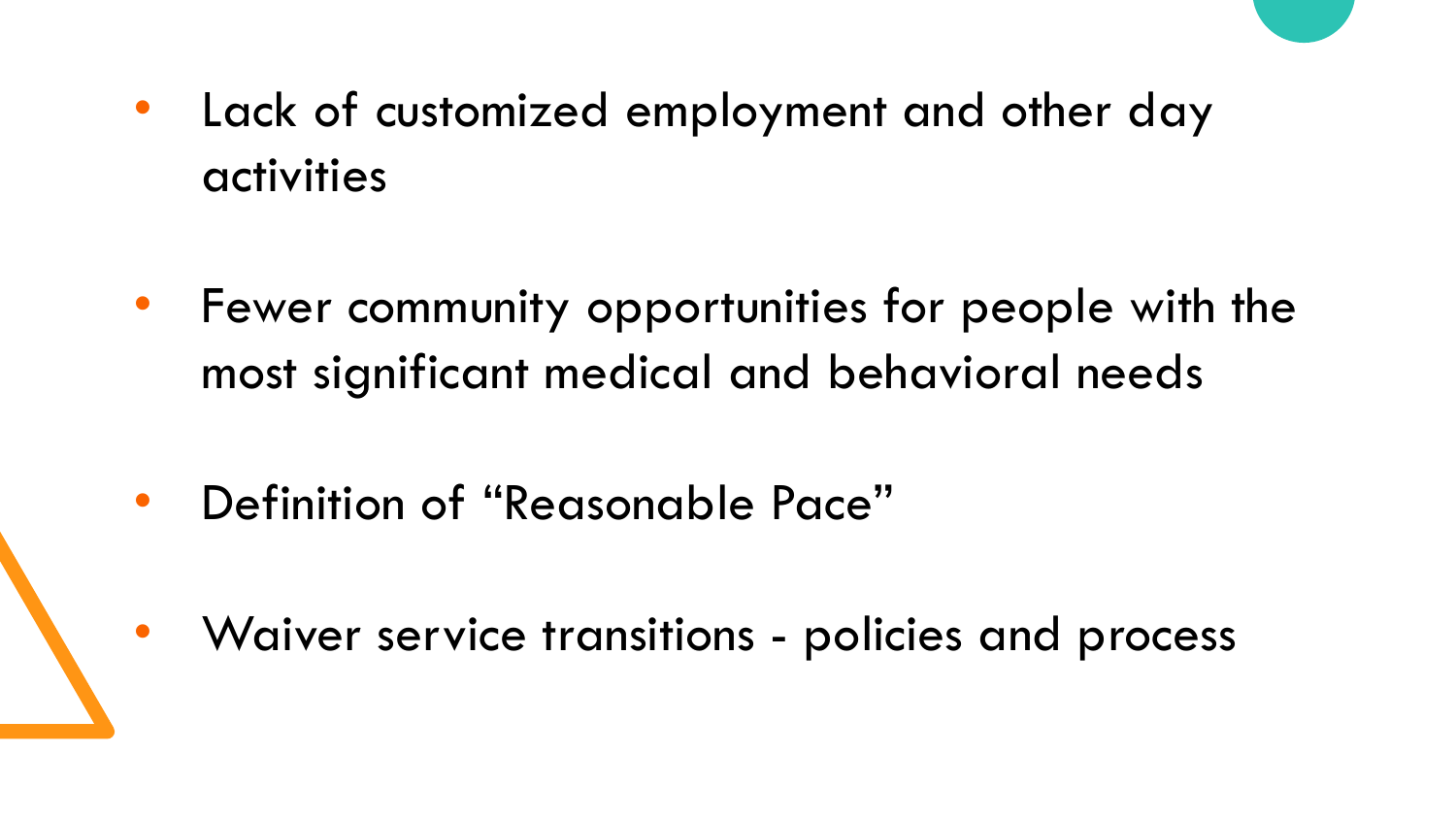- Federal Court Judge Sharon Coleman directed the State to develop a compliance plan, to form an Oversight Committee and to develop an improved quality monitoring process with an independent component
- The work of the Oversight Committee and Consultants to address the issues of interest to the Court
- Compliance monitoring- process and progress
	- Person Centered Planning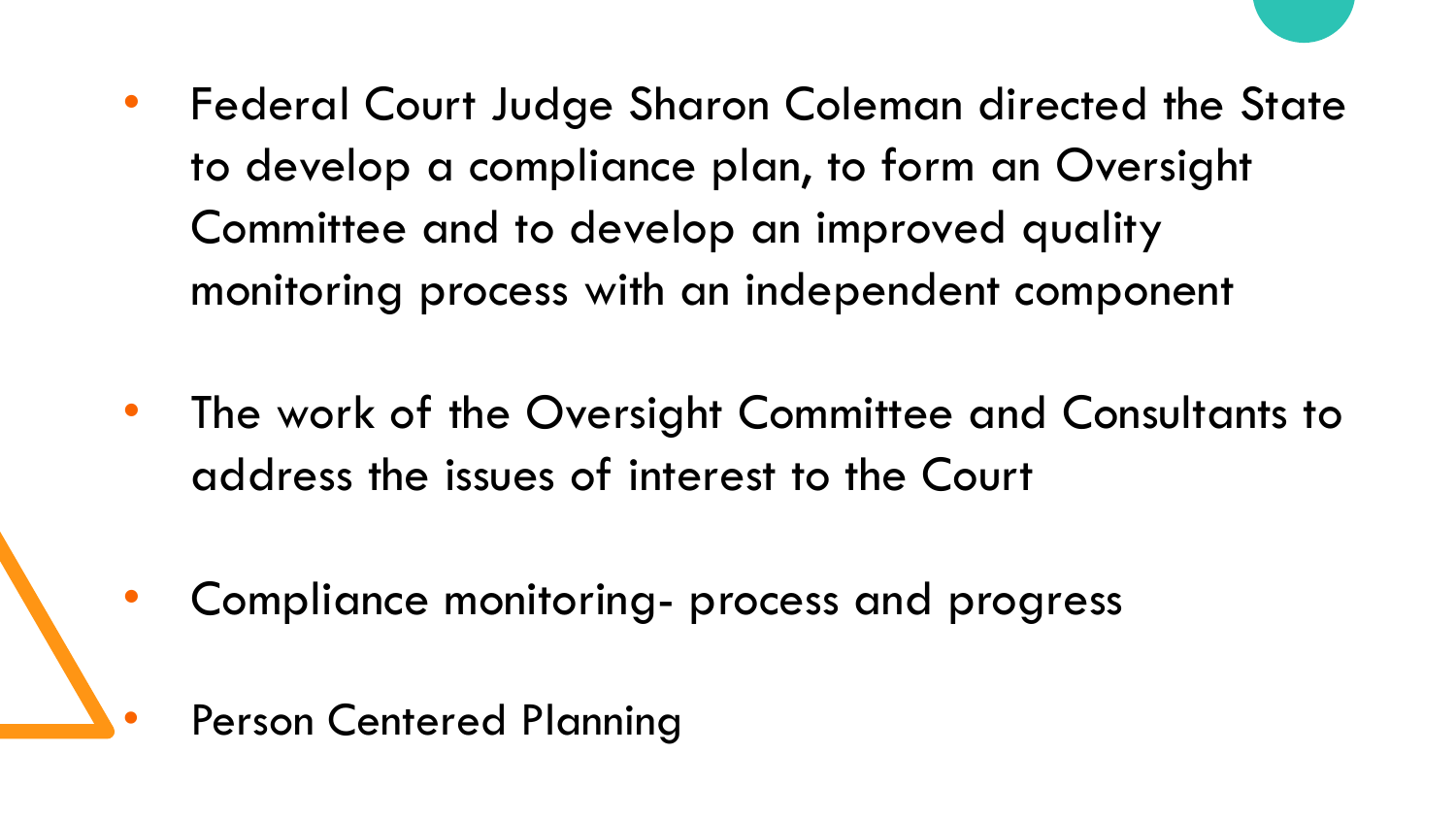## The Update

- Approximately 10,000 Class members have received community- based services through the end of 2020.
- The Consent Decree requires that after the first 6 years of the Consent Decree, the State must continue to provide services at a "Reasonable Pace" for three consecutive years.
- During Fiscal Year 2020, 602 Class Members entered services and during the first half of Fiscal Year 2021, 339 Class Members entered services.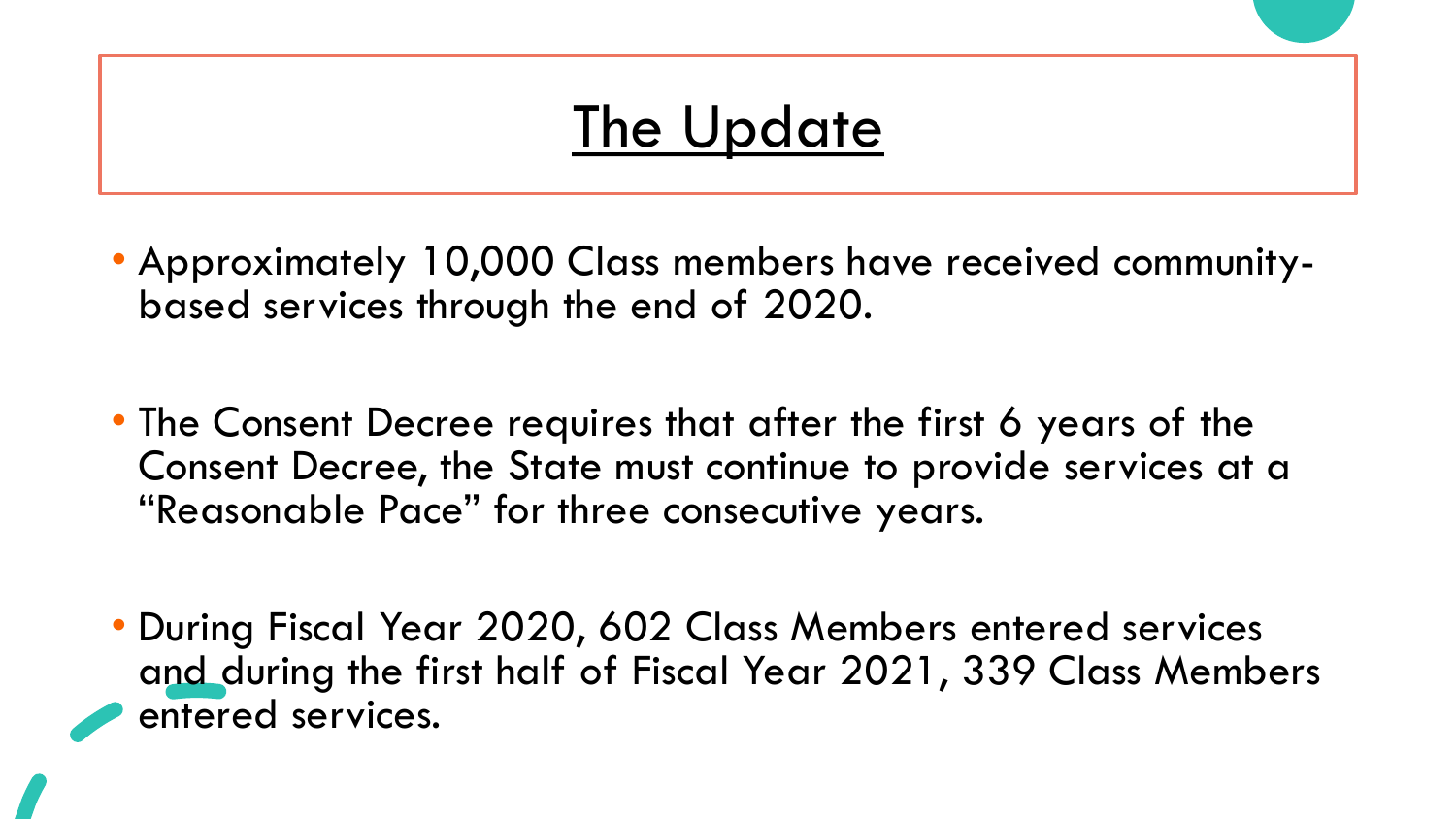• By Fiscal Year 2025, community services will be provided within 60 months of being on the PUNS list. For example, a person who is on the PUNS list and seeking services at age 18 would be selected within one year of leaving high school at 22 years old.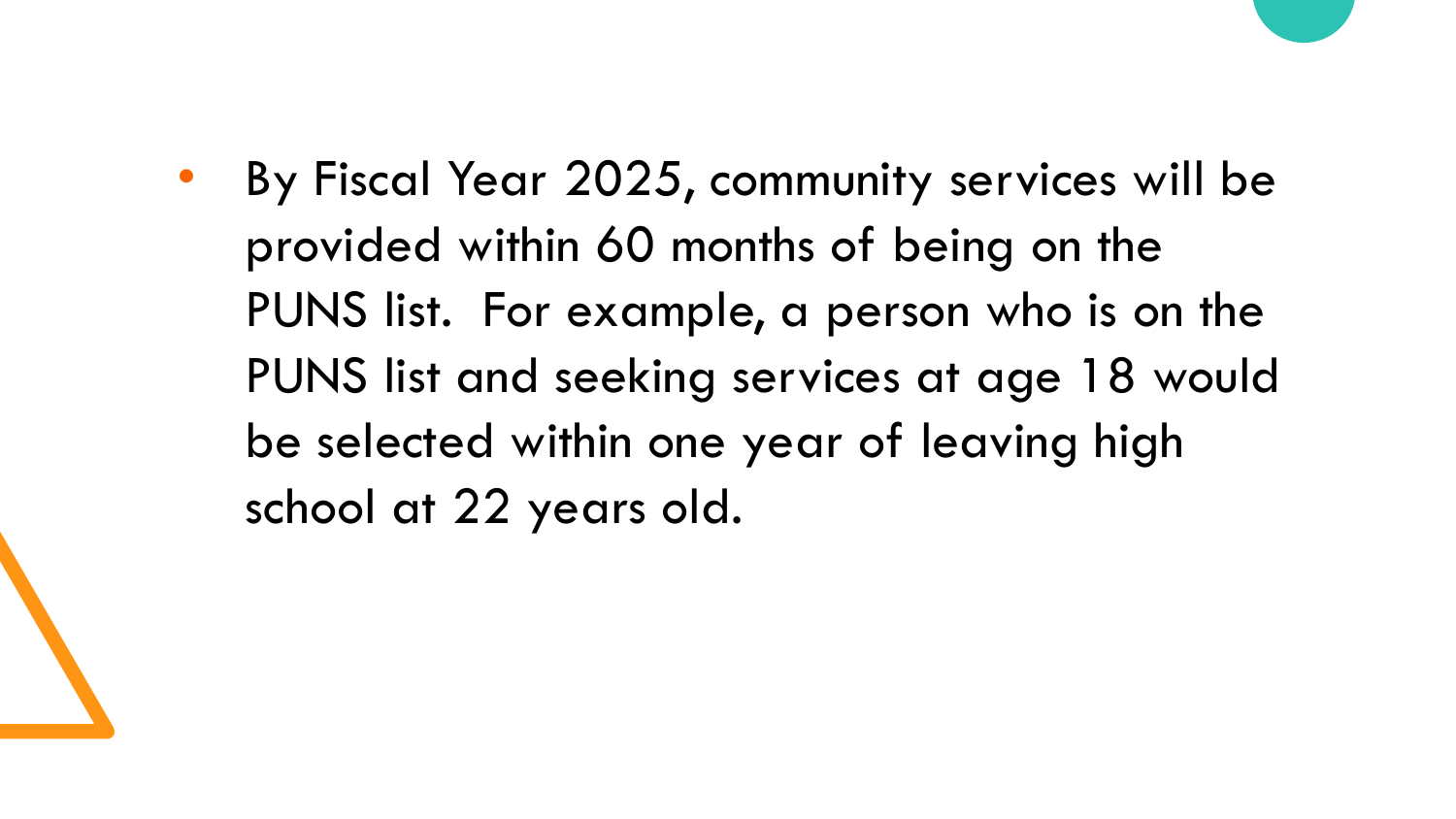- It is important to remember that once a person is on the PUNS list at age 18, consideration of status on PUNS may need to be reviewed if it was previously "planning" and should then be "seeking services".
- The State, Plaintiffs Counsel and Monitor have reached an agreement that people who request a change in the Waiver services they receive can do so based upon their needs or preferences.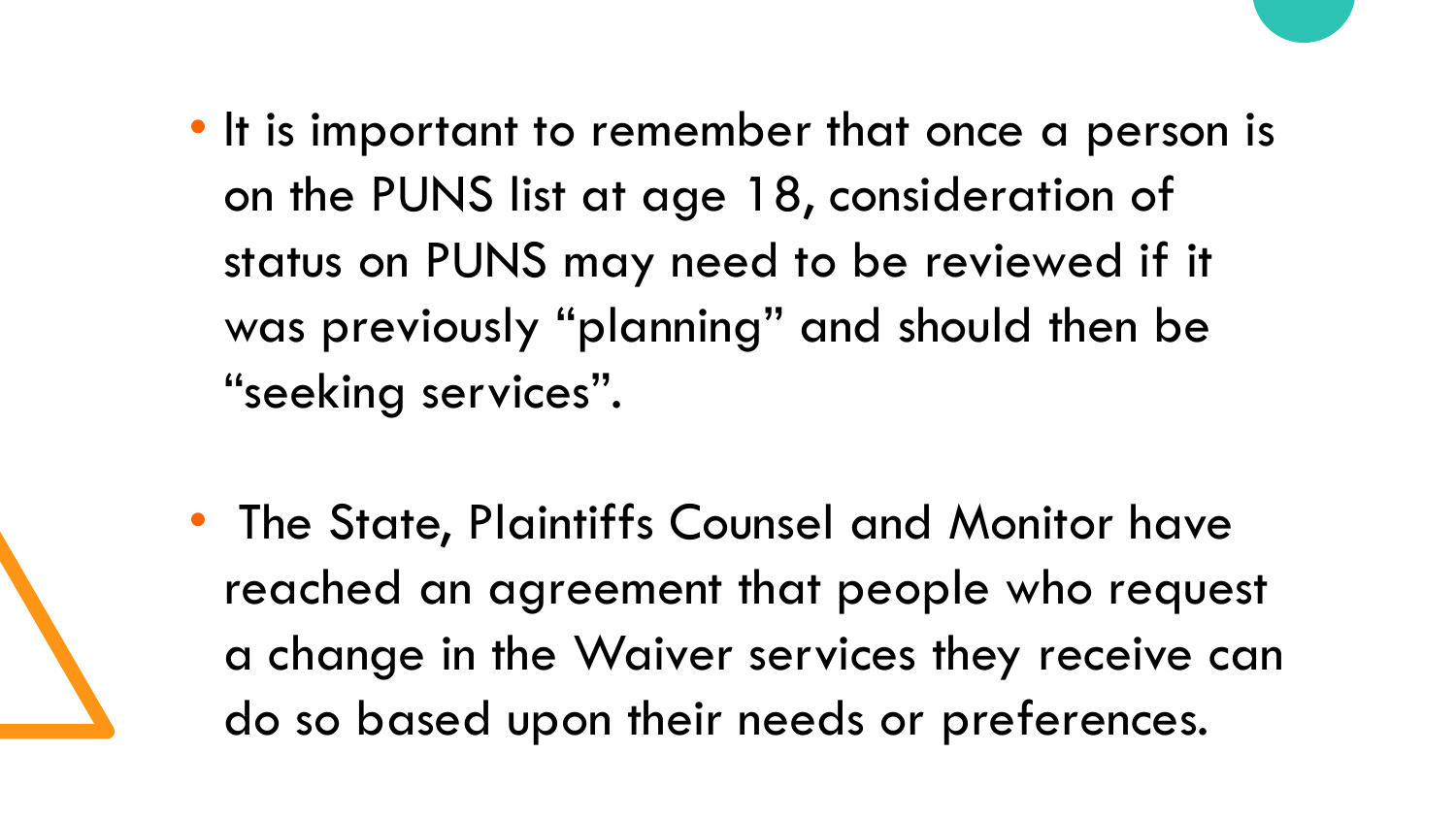- In 2019, Compliance Measures completed by three teams assembled by the Monitor found several areas of noncompliance.
- Overall findings were shared via the Monitor's Seventh Annual Report in March of 2020.
- At this time, Scorecards have been shared with both ISCs and Providers who participated in the reviews. The Monitor and the manager of this project are now reviewing Plans of Corrective Action received from those involved.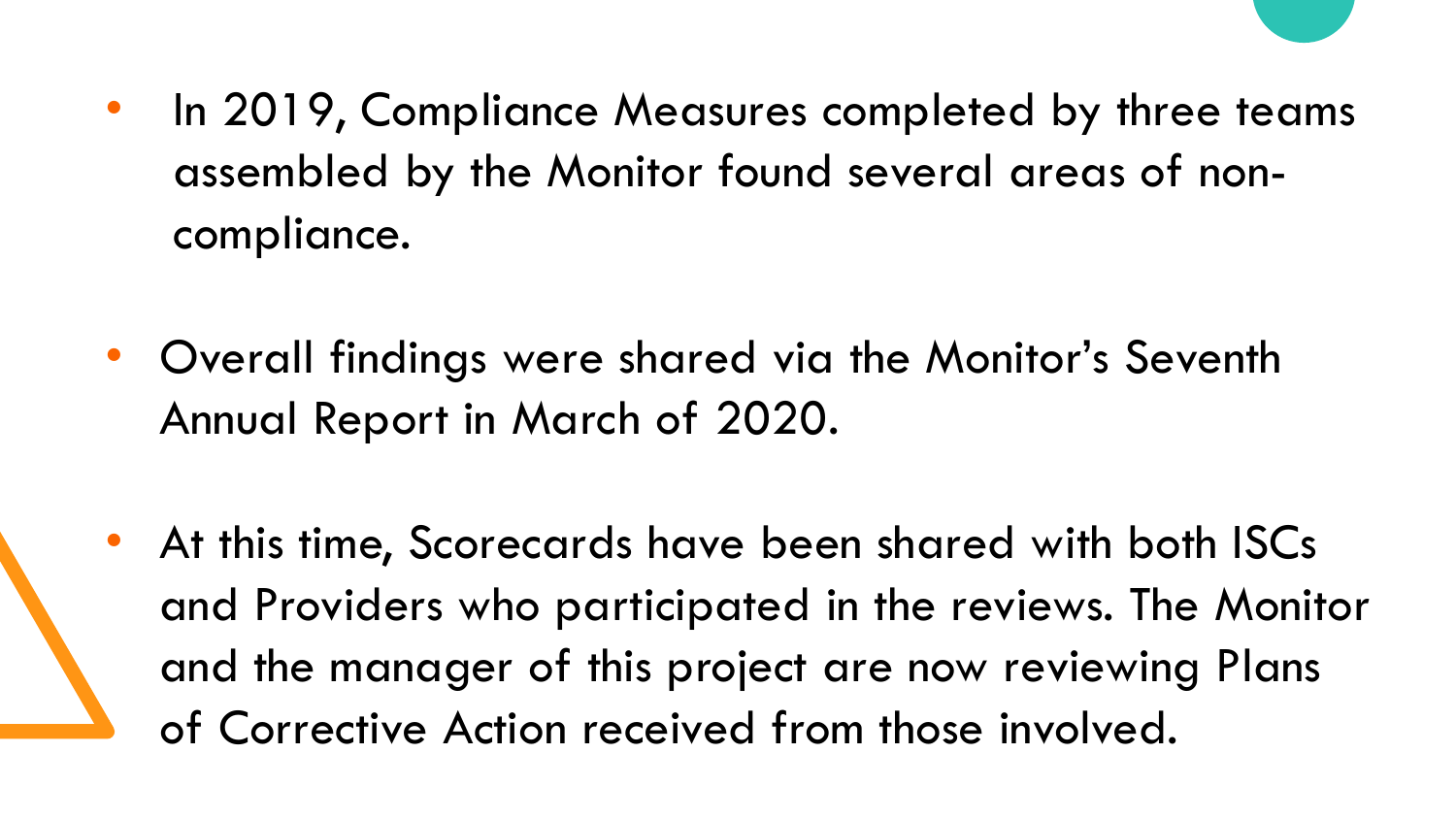## Areas of Most Significant Non-Compliance

- Person Centered Planning & Achieving Outcomes
	- Independent Service Coordination
- Employment/Day Activities/Community Integration
- Leisure/Recreation/Relationships
	- Transportation
- Vision/Hearing/Sensory Supports and Services
- PT/OT/Speech Services
- Adaptive Equipment/Assistive **Technology**
- Behavioral Supports & Services
	- Mental Health Supports & Services
		- Rights and Autonomy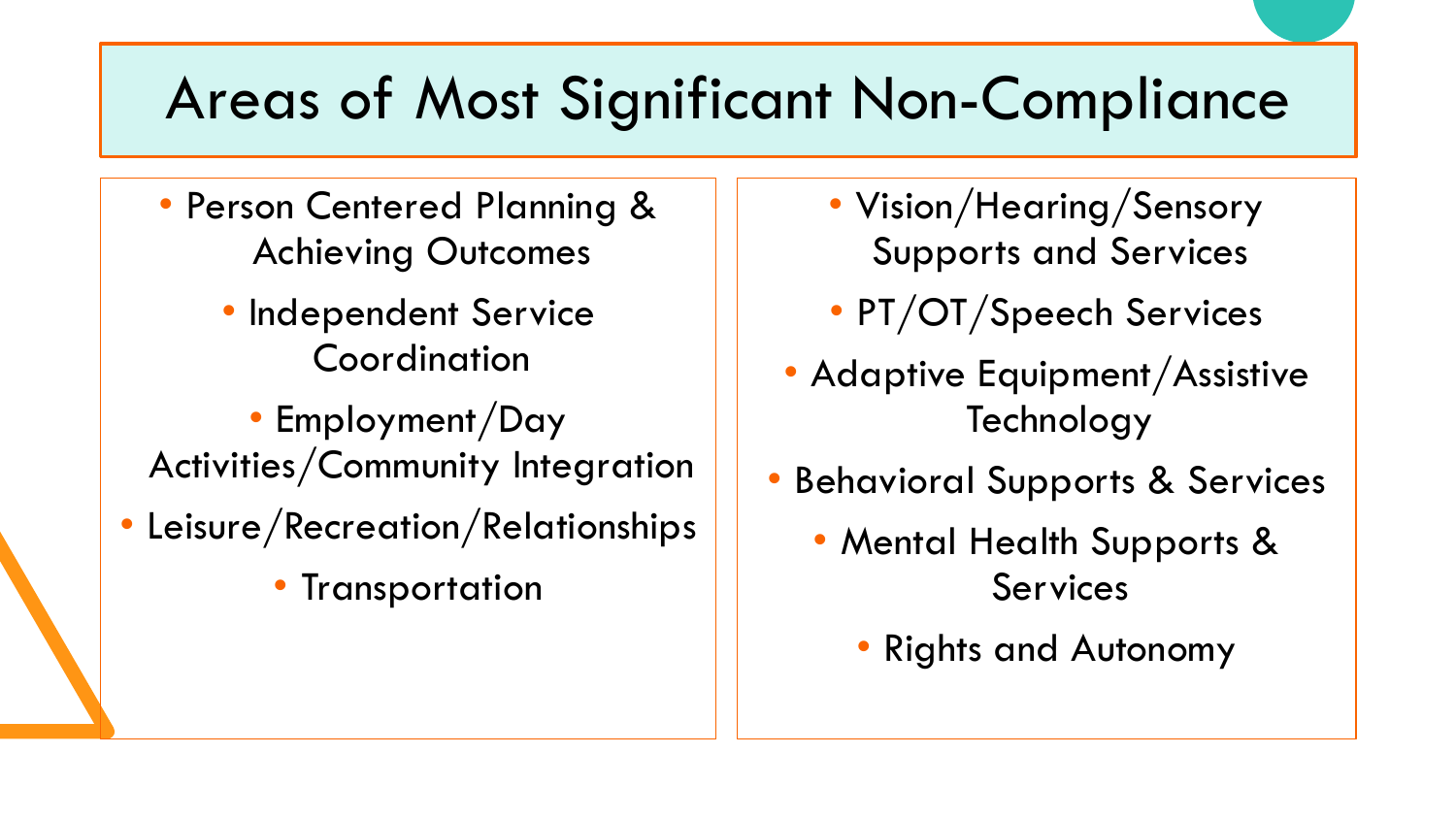- The independent consulting group, Guidehouse, hired by the State to develop rate restructuring recommendations has completed their work and their final report was completed on November 30, 2020.
- Plaintiffs' Counsel, the Intervenors, the Monitor and the State are now collaborating on a Status Report which, in part, will inform the Court of the consultants' findings and plans for implementation.